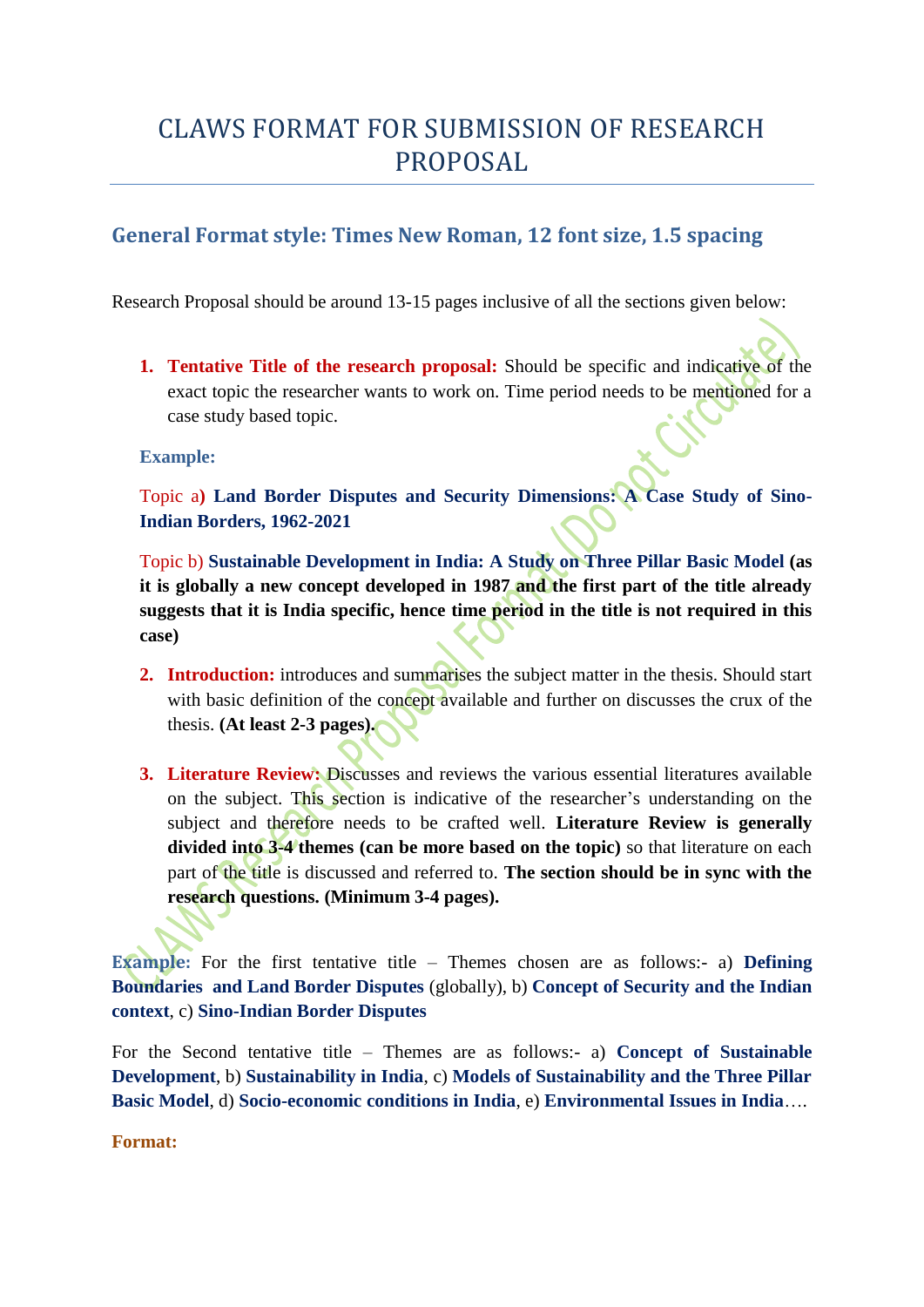*'Sustainable development' has become one of the most prominent phrases in development discourse and, Sharachchandra M. Lele foresaw that it was "poised to become the development paradigm of the 1990s" (1991:607), and in many ways it did. The capacity of the phrase to restructure development discourse and to reorganize development practice is a reflection of its power and influence. The place of sustainable development in the development discourses was assured in the 1990s when it became the driving force behind the United Nations Conference on Environment and Development in Rio in 1992 (UNCED, or the 'Earth Summit'). This was attended by representatives of over 180 governments, most of whom made public proclamation to support environmental-sensitive economic development. The UNCED also emerged as the forum for a vast range of non-governmental organizations, many of them from the First World, which strove both to capture media headlines and to influence intergovernmental debate through the parallel Global Forum (Holmberg et al. 1993, Chatterjee and Finger 1994).* 

It is advisable to use in-text referencing in the literature review. In-text referencing example: after quoting an argument by author/scholar ABC XYZ (for instance if ABC is the first name and XYZ is the surname), then in the bracket provide the details of the author as (XYZ i.e. surname, 1999 i.e. year of publication: 112 i.e. page number if available).

# **Thus, the in-text reference in the above case will be: (XYZ, 1999: 112).**

By the end of literature, when all the themes are thoroughly discussed, **the last paragraph should mention the research gap the research proposal intends to fill in**. Mention in brief about it in terms of relevance and specificity of the research proposal as in what makes the study unique?

**4. Definition, Scope and Rationale of the Study:** This section gives the details of **definition of the concept/term** that the researcher intends to use in his/her research with providing the reason for its selection. **For example:** there are various definitions of sustainable development, however, Brundtland Commissions' definition is used in the study as it is widely acceptable, inclusive and provides leverage to expansion of the term in various fields and dimensions. (**all three combined in half a page or in 400-500 words)**

**Scope of study:** means what the study intends to cover and what it is focusing on. **Example:** What sectors the study is focusing if the topic is **Land Border Disputes and Security Dimensions: A Case Study of Sino-Indian Borders, 1962-2021.** Does the study focus all the sectors or borders areas in India-China context or specific ones, does the study take in to consideration all the disputes and standoffs that have taken place or specific ones. These all are mentioned in the scope of the study.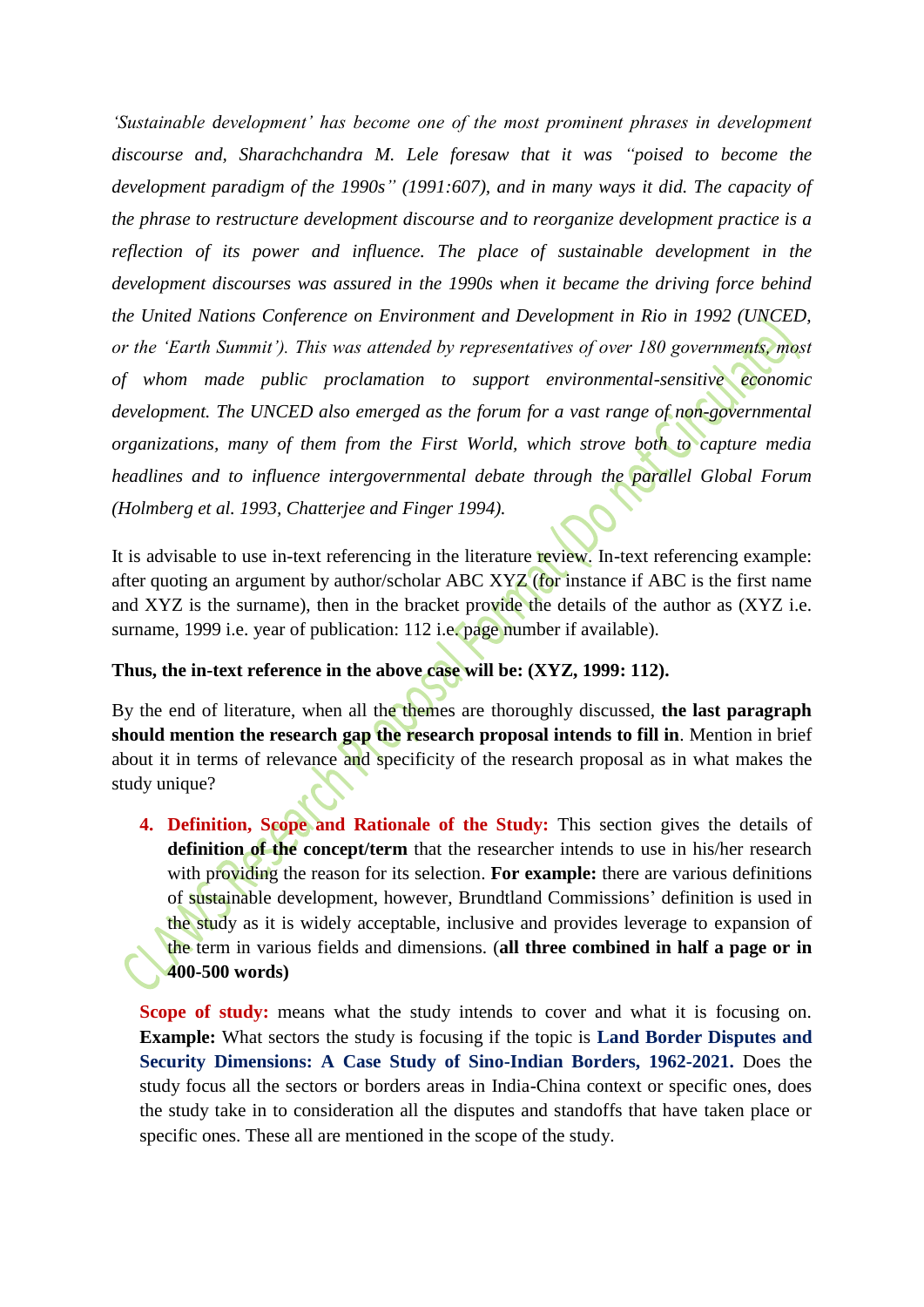**Rationale of Study:** What is the relevance of the study and how does it contribute to the existing literature on the subject. Mention **limitations of the study** if any. For instances, unavailability of secondary sources (books, articles, monographs, chapters, web articles and commentaries etc) on the subject as the research is unique is a limitation. Not being able to go for a field trip because of various reasons is a limitation. Non-availability of data due to classified nature of the study is a limitation. Not knowing a particular language necessary for certain study is a limitation to the study.

- 5. **Research Questions:** provide 5-6 research questions in point wise form that will provide the framework of the study. **Example**: **If Topic b)** is the research title.
	- What is sustainable development and what is sustainability in Indian context?
	- How and why is sustainable development important for India?
	- What has been the socio-economic condition in India since independence?
	- What is the status of environmental degradation in India and what are the measures to combat it?
	- What are the prominent environmental issues in the country and policies at work
	- How effective is the all-inclusive approach for overall development?
	- What is Vision 2030 and what is the status of India in terms of sustainable development?
- 6. **Hypothesis:** The research may include **2-3 hypotheses**. A hypothesis is not a statement but an assumption that the researcher puts in place while conducting the research and tests these hypotheses for validity by the end of the study. Example: If Topic B.
	- a) Political will, concentration of power and unequal distribution of resources, gender inequality etc are major hindrances in India's drive for sustainable development.
	- b) To achieve Vision 2030, India will have to focus on grass-root level development and by employing an all-inclusive approach to include local populations in its sustainability drive.
	- c) Campaigns like *Sabka haath, sabka vikas* are the preliminary steps in achieving sustainable development goals but they are underutilised and true only in theory.
- 7. **Methodology:** Discusses the methodology and methods to be used in the proposed study: whether the research will be Quantitative (based on data mining and data analysis/ Qualitative (based on arguments and deriving from various studies or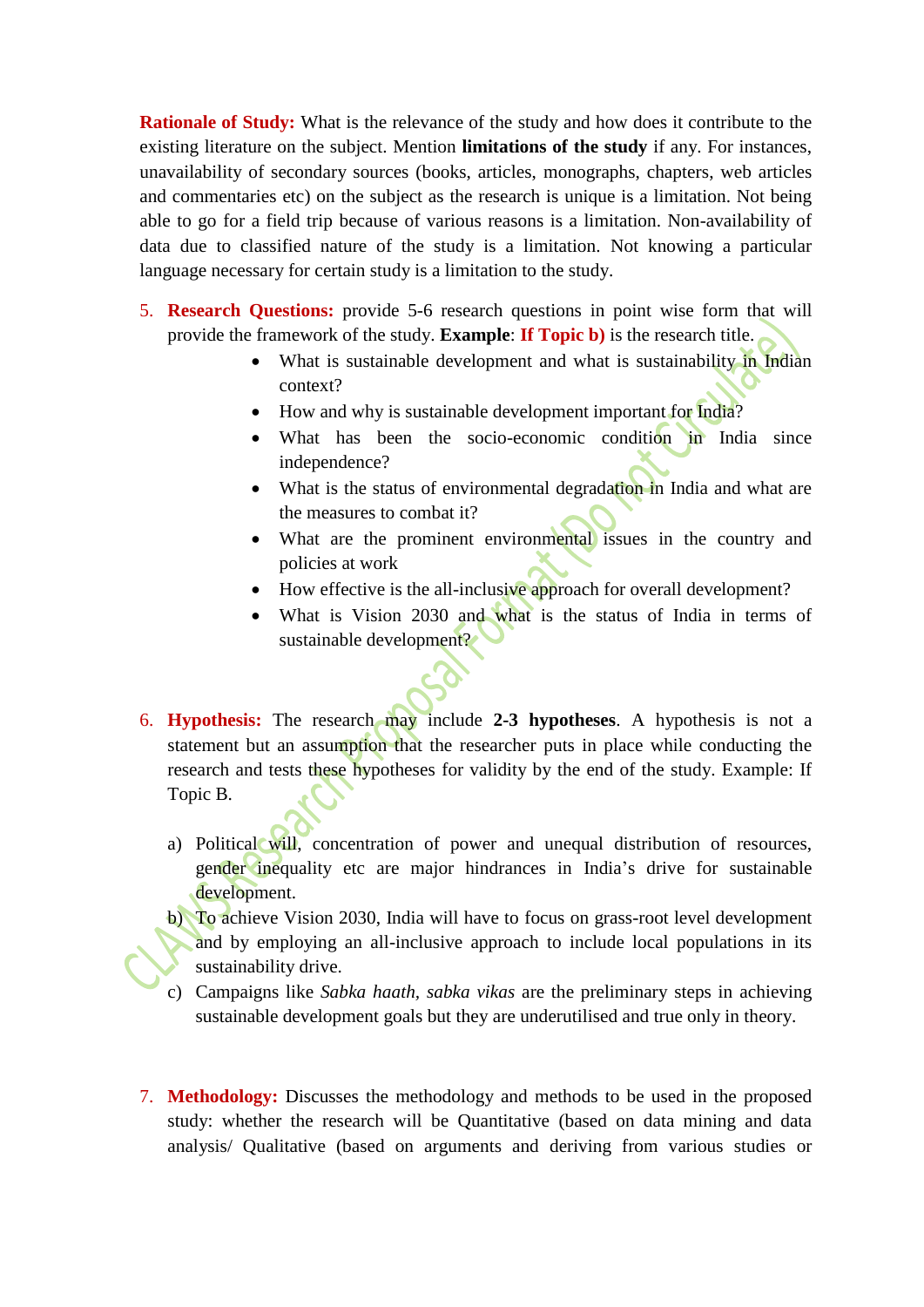instances). Whether the research will be historical in nature or descriptive (if is based on narration of events and there is dearth of data on the subject).

**Methods:** Will the study use primary/secondary sources, probable interviews or field work based study, usage of various tools to analyse data: correlation, use of SPSS and Excel, use of infographics.

**Primary Sources in International Studies:** Data collected on personal field surveys and interviews, all government sources (all ministry documents of India or any country of study). **Please note: Think Tank studies are not government sources,** all international agencies sources and all UN sources, such as UNDP, UNGA, UNDESA, UNRWA, WHO, IMF, IAEA, ILO, etc are regarded as primary data.

- 8. **Tentative Chapterisation:** Provide not less than **5-6 tentative chapters** based on your topic. Just the title of chapters with brief explanation is required. Should include **Introduction** and **Conclusion**s as separate chapters.
- **9. References: Often ignored, this is an important part of research and provides legitimacy to the study.**

**Provide important references on your study, at proposal stage 3-**4 pages of references is sufficient.

**Reference style:** Should be in alphabetical order. Primary sources should be marked by asterisk mark (\*).

# **For books:**

Surname, First Name (year of publication), *Title of the Book in Italics*, (Place of Publication: Name of Publisher)

**Eg.** Morgenthau, Hans (1946), *Scientific Man Versus Power Politics*, (Chicago: University of Chicago Press).

#### **For Journal articles:**

Surname, First Name (year of publication), "Title of Article in quotes", Journal Name in Italics, Publications details, Issue and Number, page numbers.

**Eg.** Miller, Genevieve (1962), "'On Airs, Waters, and Places' in history", Journal of the History of Medicine and Allied Sciences, Issue 17, no. 1: 129–140.

#### **For Newspaper/Web articles/Commentaries:**